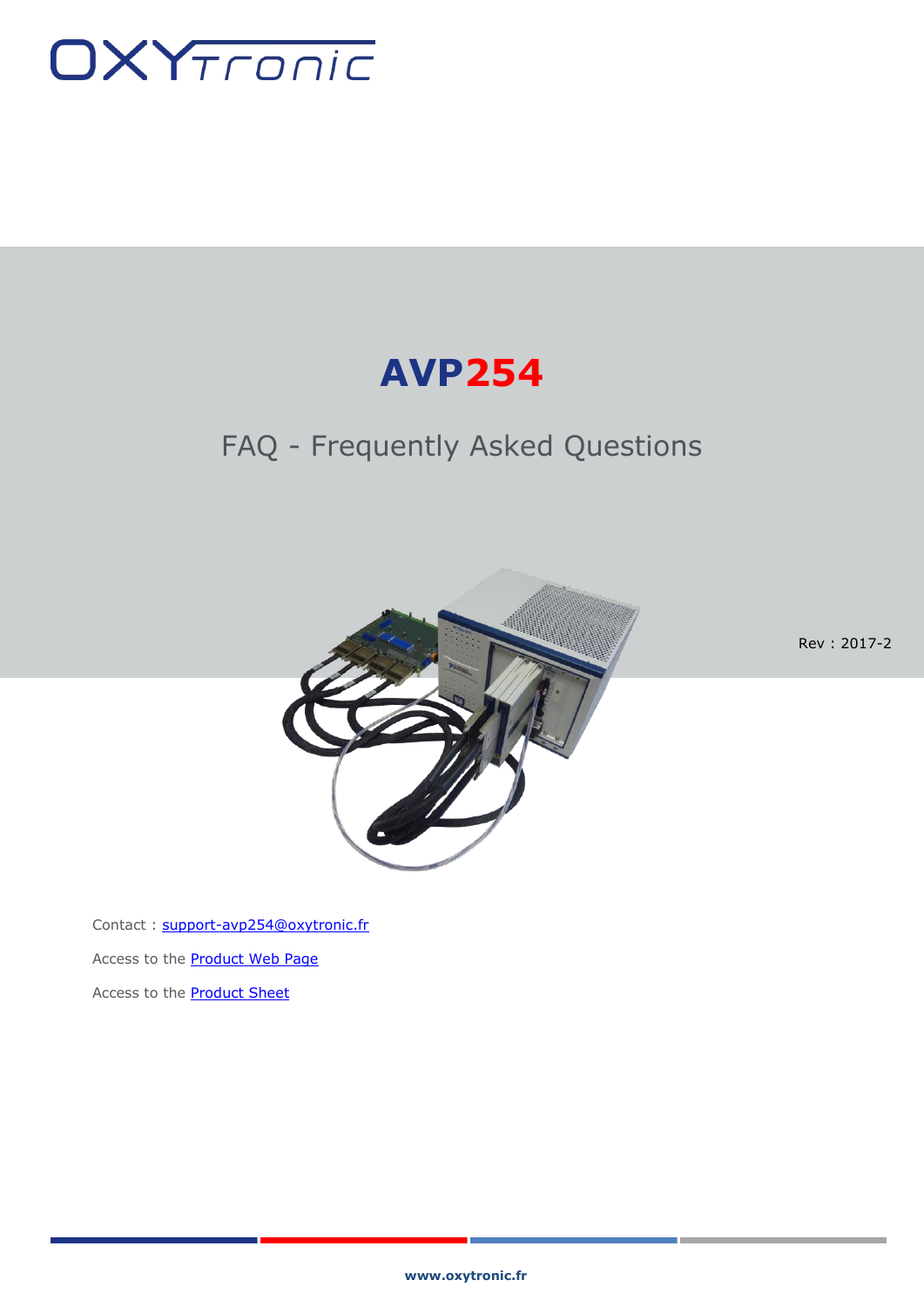# OXYTronic

## **Summary**

| 1.1. |                                                                                                                                                                                                                                                                                                                                                                                                                                                                                                                                                                                                                                                                                                                                                                 |
|------|-----------------------------------------------------------------------------------------------------------------------------------------------------------------------------------------------------------------------------------------------------------------------------------------------------------------------------------------------------------------------------------------------------------------------------------------------------------------------------------------------------------------------------------------------------------------------------------------------------------------------------------------------------------------------------------------------------------------------------------------------------------------|
| 1.1. |                                                                                                                                                                                                                                                                                                                                                                                                                                                                                                                                                                                                                                                                                                                                                                 |
| 1.2. |                                                                                                                                                                                                                                                                                                                                                                                                                                                                                                                                                                                                                                                                                                                                                                 |
| 1.3. |                                                                                                                                                                                                                                                                                                                                                                                                                                                                                                                                                                                                                                                                                                                                                                 |
| 1.4. |                                                                                                                                                                                                                                                                                                                                                                                                                                                                                                                                                                                                                                                                                                                                                                 |
| 1.5. |                                                                                                                                                                                                                                                                                                                                                                                                                                                                                                                                                                                                                                                                                                                                                                 |
| 1.6. |                                                                                                                                                                                                                                                                                                                                                                                                                                                                                                                                                                                                                                                                                                                                                                 |
| 1.7. |                                                                                                                                                                                                                                                                                                                                                                                                                                                                                                                                                                                                                                                                                                                                                                 |
| 1.8. |                                                                                                                                                                                                                                                                                                                                                                                                                                                                                                                                                                                                                                                                                                                                                                 |
| 1.9. |                                                                                                                                                                                                                                                                                                                                                                                                                                                                                                                                                                                                                                                                                                                                                                 |
|      |                                                                                                                                                                                                                                                                                                                                                                                                                                                                                                                                                                                                                                                                                                                                                                 |
| 2.1. |                                                                                                                                                                                                                                                                                                                                                                                                                                                                                                                                                                                                                                                                                                                                                                 |
| 2.2. |                                                                                                                                                                                                                                                                                                                                                                                                                                                                                                                                                                                                                                                                                                                                                                 |
| 2.3. |                                                                                                                                                                                                                                                                                                                                                                                                                                                                                                                                                                                                                                                                                                                                                                 |
| 2.4. |                                                                                                                                                                                                                                                                                                                                                                                                                                                                                                                                                                                                                                                                                                                                                                 |
| 2.5. |                                                                                                                                                                                                                                                                                                                                                                                                                                                                                                                                                                                                                                                                                                                                                                 |
| 2.6. |                                                                                                                                                                                                                                                                                                                                                                                                                                                                                                                                                                                                                                                                                                                                                                 |
| 2.7. |                                                                                                                                                                                                                                                                                                                                                                                                                                                                                                                                                                                                                                                                                                                                                                 |
|      | Can I use AVP254 for non-avionics projects (no DO-254)?  4<br>Considering all elements of the solution, what is provided by Oxytronic?  5<br>Can I integrate AVP254 within a larger testing solution, including power<br>Can I use AVP254 to verify a FPGA on its board, both already designed?  7<br>Is it mandatory to launch virtual simulation before physical verification?  7<br>All my FPGA I/Os are not available out of the board through a connector : how to<br>My board communicates with its embedded equipment using a communication<br>My FPGA communicates on the board with other digital components (DDR, DSP):<br>What kind of debugging solutions are possible with AVP254?  8<br>What does "code coverage ratio" mean exactly in AVP254? 8 |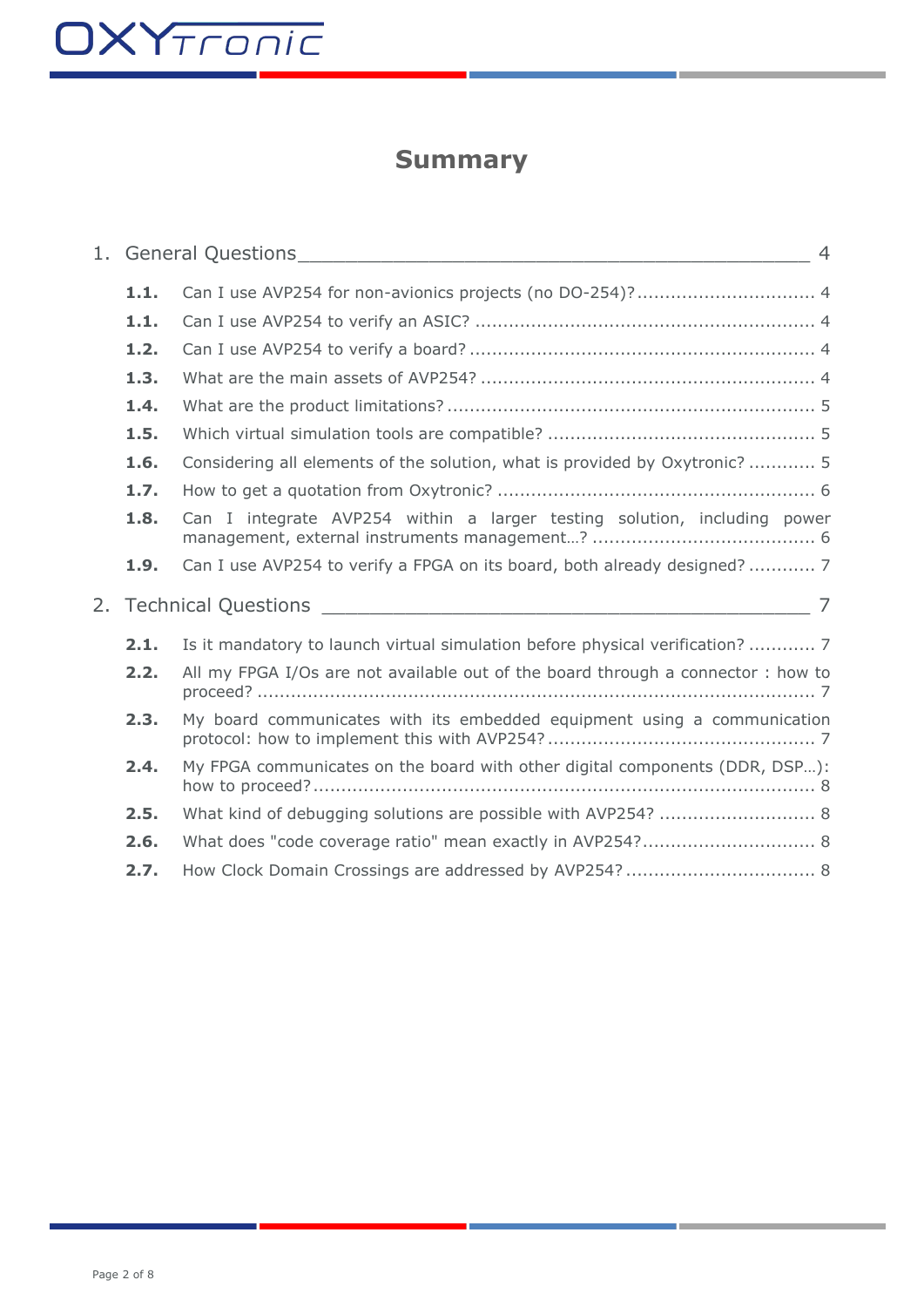## **Introduction**

This document is a **FAQ** (**F**requently **A**sked **Q**uestions) document about Oxytronic AVP254.

AVP254 is an Automatic Verification Platform for FPGA verification in Safety-Critical Applications. It enables FPGA virtual simulation together with On-Board testing on the final destination board.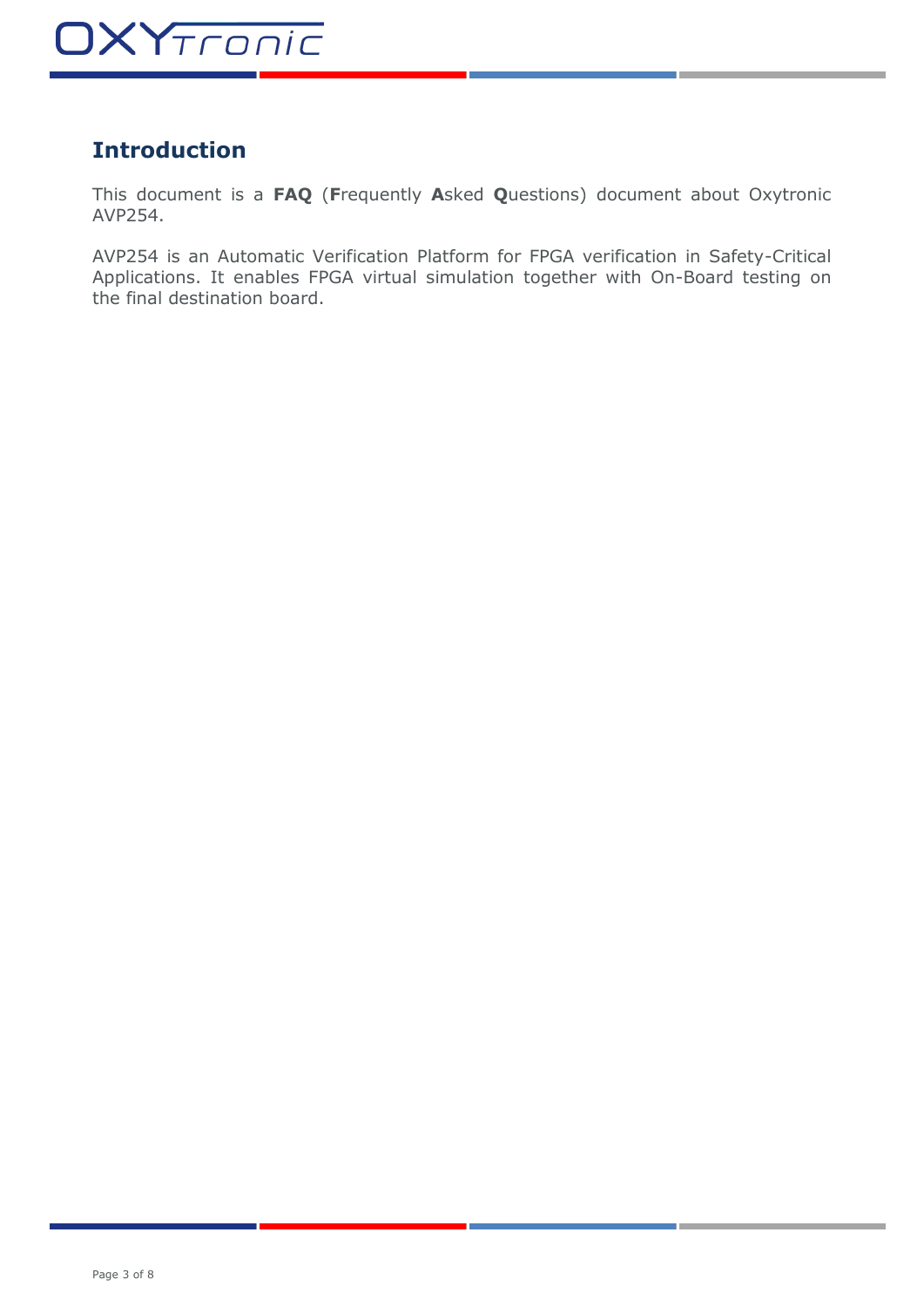### <span id="page-3-1"></span><span id="page-3-0"></span>**1. General Questions**

#### **1.1.** Can I use AVP254 for non-avionics projects (no DO-254)?

Yes.

AVP254 has been designed by Oxytronic, originally for our own projects, following the DO-254 guidelines for Aeronautics. But our solution is not locked at all to the DO-254, not even to any standard.

It should be used in the following conditions:

- 1. You need to verify your FPGA on the final destination board (meaning, neither the FPGA alone, nor the FPGA on an intermediate board which is not the final application board)
- 2. Your development flow is Requirements-Based
- 3. Workload for the physical verification of your FPGA is high

That means AVP254 is relevant for Safety-Critical FPGA in various domains like:

- ISO-26262 (Automotive)
- IEC 61508 and its derivatives (Industrial, Railways, Healthcare)
- IEC 62566 (Nuclear power plant)
- ECSS-Q-ST-60-02 (Space)
- or other standards.

#### <span id="page-3-2"></span>1.1. Can I use AVP254 to verify an ASIC?

Yes, as soon as source files provided are readable by a simulator, like ModelSim: VHDL or Verilog files, compiled libraries…

#### <span id="page-3-3"></span>**1.2.** Can I use AVP254 to verify a board?

<span id="page-3-4"></span>Yes, but only digital components like FPGA or ASIC can be simulated.

#### **1.3.** What are the main assets of AVP254?

#### **Credibility towards certification authorities** :

- Thanks to the strict virtual/physical equivalence, you can provide a test coverage ratio on the board which is the same as for virtual simulation.
- Verification can be done in best/worst case for temperature and power voltage.
- Real world tests including clock shifts and all hardware deviations
- **Time saving** :
	- You do not have to spend any time to develop and implement a testbench for your application; the test setup for both physical and simulation verification already exists.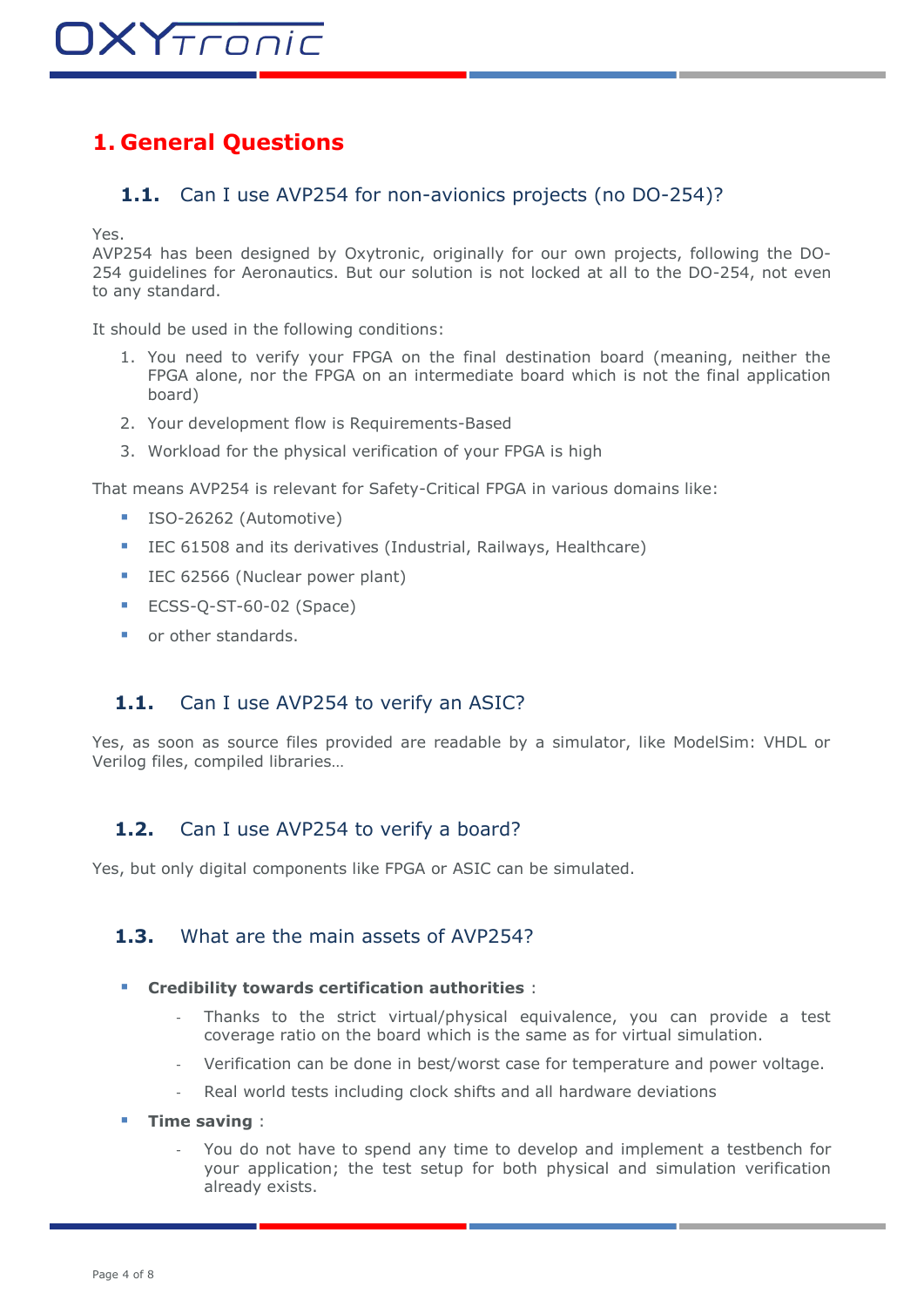- Fully automatic and auto checking solution: Launch all the test patterns with on mouse click, wait and get the verification status: OK or KO.
- You write a unique set of test procedures and you choose to execute them either on the virtual simulator, or on the target board.
- Non-regression tests can be executed directly on the physical bench. Important gains can be observed.
- Long period events (ie more than 10 seconds) can be tested at real time speed instead of waiting for endless simulations.

#### **Return On Investment** :

- Our solution is based on the PXI standard which is widely spread in industry, and most of the hardware can be reused without any investment from applications to applications.
- Our solution uses as inputs and outputs text and/or Word documents that can be generated and post-processed by your existing tools.
- Use your existing virtual simulator.
- Easy migration of the testbench to production tests.

#### **Technical assets** :

- Our solution can handle bi-directional signals.
- Physical verification and virtual simulation can be executed independently (it is not required to get simulation results for the physical verification execution).
- Our solution can use algorithms models for verifications from most of the industry standard modeling tools (Matlab, Labview, C#, …)
- Issues founds during hardware physical tests can be reproduced in simulation to watch device internal signal for easy debug.
- Logs files contain not only auto check OK or KO status but also detailed measurement performed by AVP254 for deeper analysis or device characterization.

#### <span id="page-4-0"></span>1.4. What are the product limitations?

Application is limited to the maximum frequency of the PXI hardware (i.e. sampling freq  $=$ 200 MHz).

#### <span id="page-4-1"></span>**1.5.** Which virtual simulation tools are compatible?

- Mentor Graphics Modelsim
- Other tools on demand

#### <span id="page-4-2"></span>**1.6.** Considering all elements of the solution, what is provided by Oxytronic?

Following figure shows what we typically provide for the hardware part. Special clients requirements can also be taken into consideration (please contact us).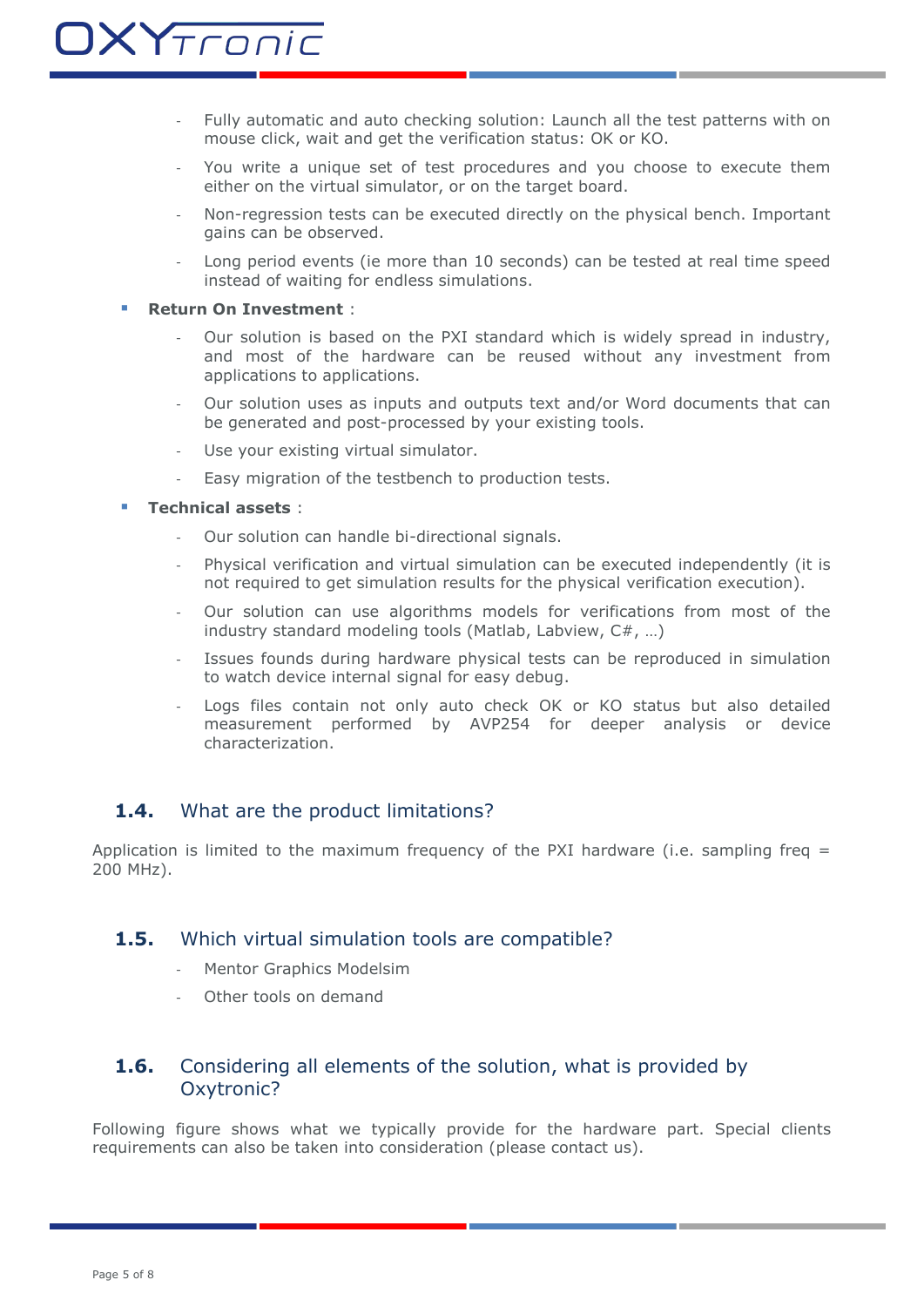# XYTronic



Our offering includes:

- The full PXI testbench with associated calibration reports, documentation and software including : test sequencer, auto-verification engine, report generation engine and GUI,
- The testbench simulation model,
- A DO-254 qualification report for all native functions,
- A testing PC,
- The design of the specific hardware interface board,
- A training for methodology understanding and platform handling,
- Additional services for the development of your verification functions: custom interfaces development and integration, DO-254 qualification report for all custom functions with associated reviews.

#### <span id="page-5-0"></span>**1.7.** How to get a quotation from Oxytronic?

In order to define the HW configuration, we need customer's board and FPGA specification (at least the main architecture and I/O characteristics). Then we choose the relevant PXI chassis and modules together with the Interface PCB and cables specifications, and we evaluate time to develop custom functions and qualification report, if any. Then we can send the quotation.

#### <span id="page-5-1"></span>**1.8.** Can I integrate AVP254 within a larger testing solution, including power management, external instruments management…?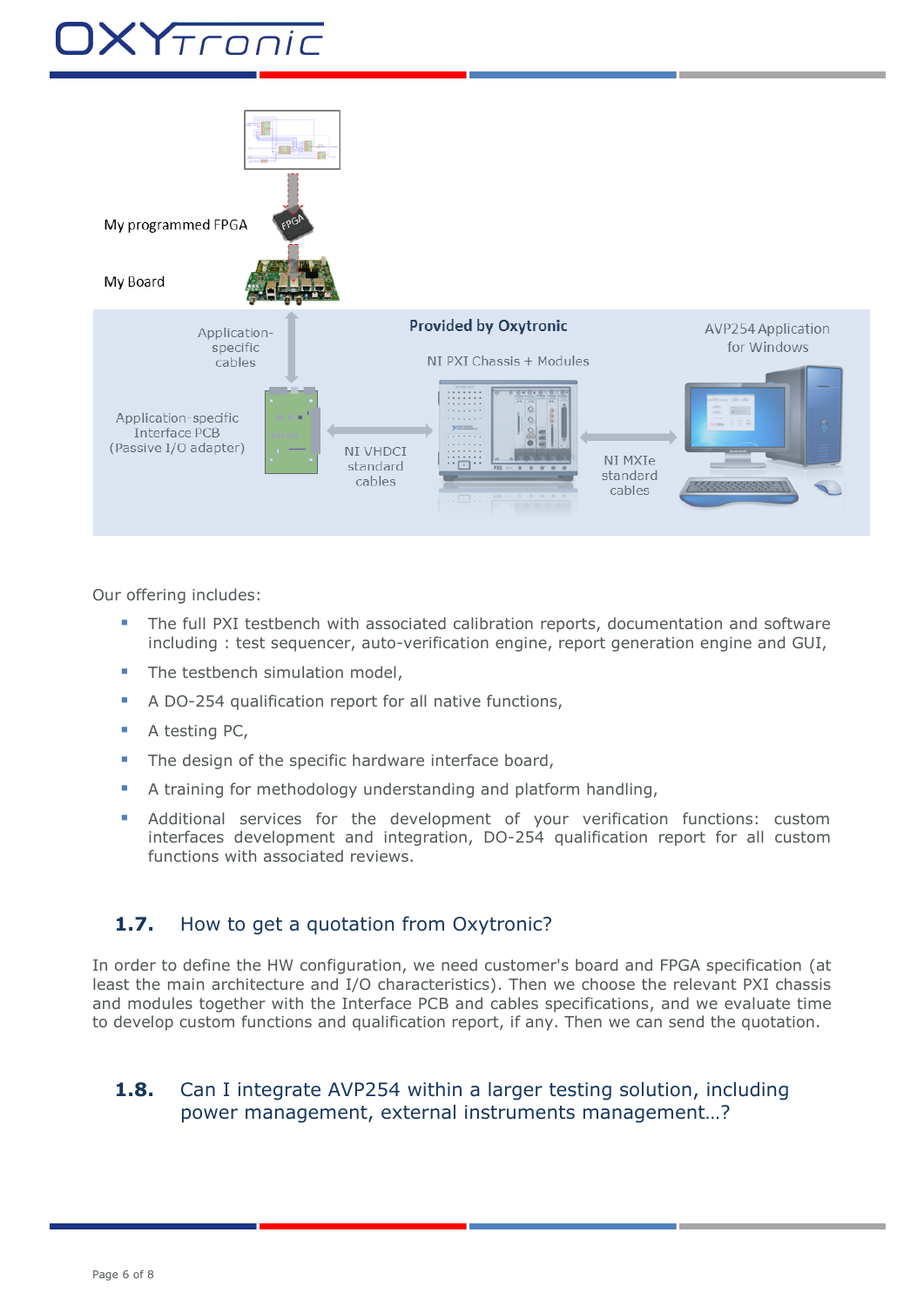AVP54 has been built upon widely spread test & measurement solutions: NI PXI and LabVIEW. Those solutions are made for easing integration in T&M applications. Specific customer needs can be discussed with Oxytronic.

#### <span id="page-6-0"></span>**1.9.** Can I use AVP254 to verify a FPGA on its board, both already designed?

Yes. Even if Oxytronic will be pleased to work with you before you design the FPGA and the board in order to ease the AVP254 configuration and cut the verification costs.

### <span id="page-6-1"></span>**2. Technical Questions**

#### <span id="page-6-2"></span>**2.1.** Is it mandatory to launch virtual simulation before physical verification?

No. It is an asset for AVP254. In some cases, virtual simulation to verify requirements can be very long. AVP254 enables going directly to physical verification, thanks to its strict virtual/physical equivalence.

#### <span id="page-6-3"></span>**2.2.** All my FPGA I/Os are not available out of the board through a connector : how to proceed?

Case 1 : FPGA IOs are accessible through another active component - such as a CPU - on a connector

In this case the active component is configured to be used as an extension of the testbench. Then AVP254 accesses the FPGA IOs using this active component. For the simulation aspect, a model of the behavior of this active component is made.

Case 2 : FPGA IOs are not accessible through another active component on a connector

In this case Oxytronic can propose to use a bed-of-nails like PCB interface between My board and AVP254.

#### <span id="page-6-4"></span>**2.3.** My board communicates with its embedded equipment using a communication protocol: how to implement this with AVP254?

AVP254 is a modular platform. A communication protocol can be implemented:

- By using a Oxytronic COTS HDL IP (already available : UART, SPI, I2C)
- By using your own specific HDL communication module within AVP254
- By asking Oxytronic to develop a specific communication module

Oxytronic will provide AVP254 with the required communication module.